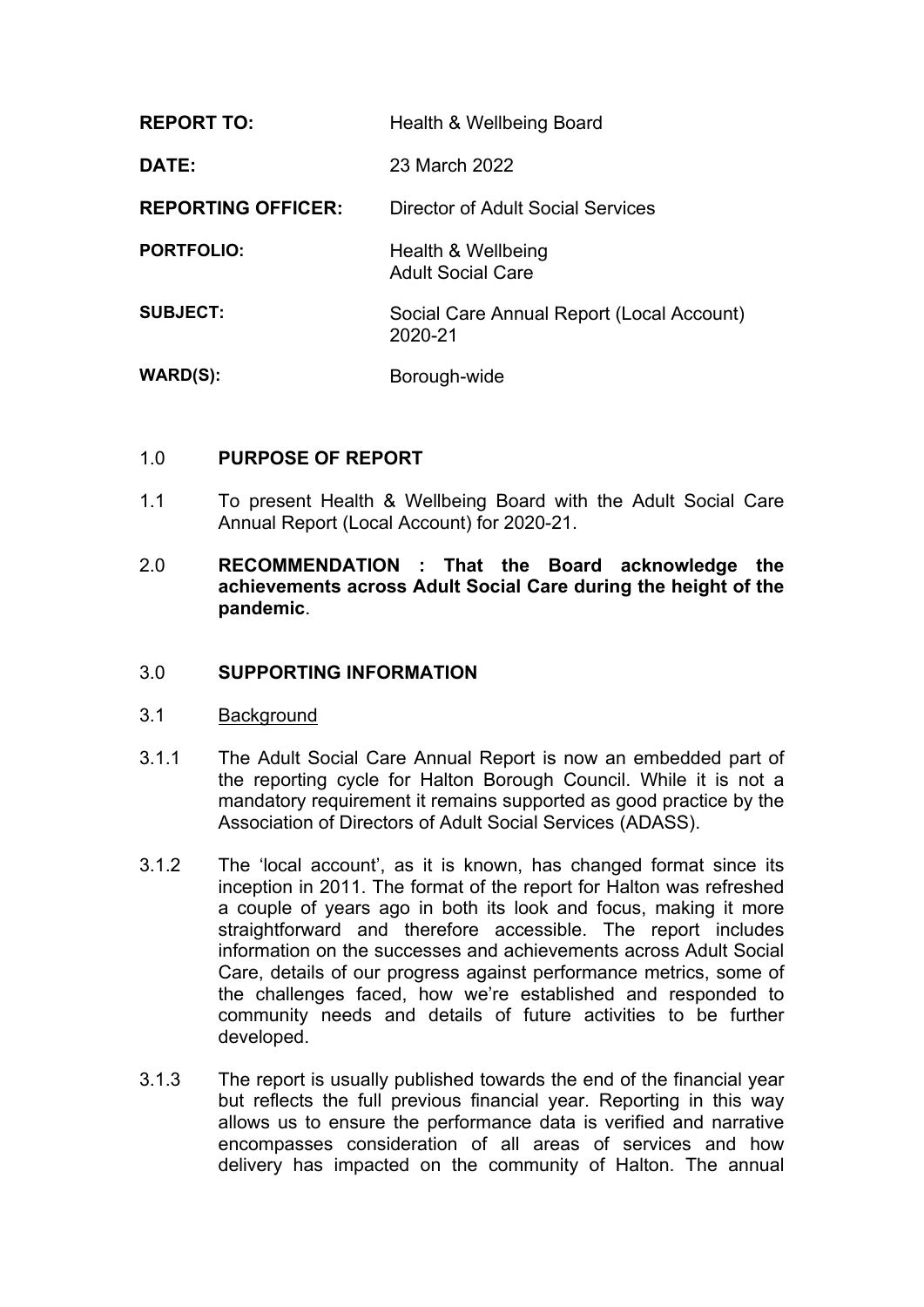report being presented covers the period April 2020 to March 2021.

- 3.2 The 2020-21 Adult Social Care Annual Report
- 3.2.1 The Local Account is produced through the Policy, Performance and Customer Care team. In planning towards development of content a report was brought to Adult Social Care Senior Management Team back in October and, unsurprisingly, agreement was reached to concentrate on the responses to the pandemic, in particular looking at our care homes responses.
- 3.2.2 The annual report is for public consumption and is published on the Council's intranet pages, as well as being shared with a range stakeholders and Elected Members. As such it is prefaced with an 'introduction' and some information about Adult Social Care. The opening section for this report discusses the overall impact of the pandemic and sets out how this report is structured slightly differently as a result.
- 3.2.3 The content is intended as readable by the lay person and is purposely explanatory. The report forms part of our transparency duties and support the flow of information and guidance back to members of the Halton community.
- 3.2.4 Articles written for the report cover the following areas:

Care Homes

- Resident wellbeing
- $\bullet$  A day in the life care worker
- New ways of working
- Care Home Resilience Plan
- Maintaining Service Quality

Additional funding support

- Infection control fund
- Rapid testing fund
- Workforce capacity Grant
- Covid Winter Grant Fund

Alleviating pressure on the health system

- Transitional support beds
- Domiciliary care
- 3.2.5 The performance data cited in the report collates some overarching figures around continuity of service delivery. The performance section usually covers Adult Social Care Outcomes Framework (ASCOF) measures but these were not mandated for the period.
- 3.3 A workforce to celebrate
- 3.3.1 Acknowledgement of the contribution of the entirety of the Council's